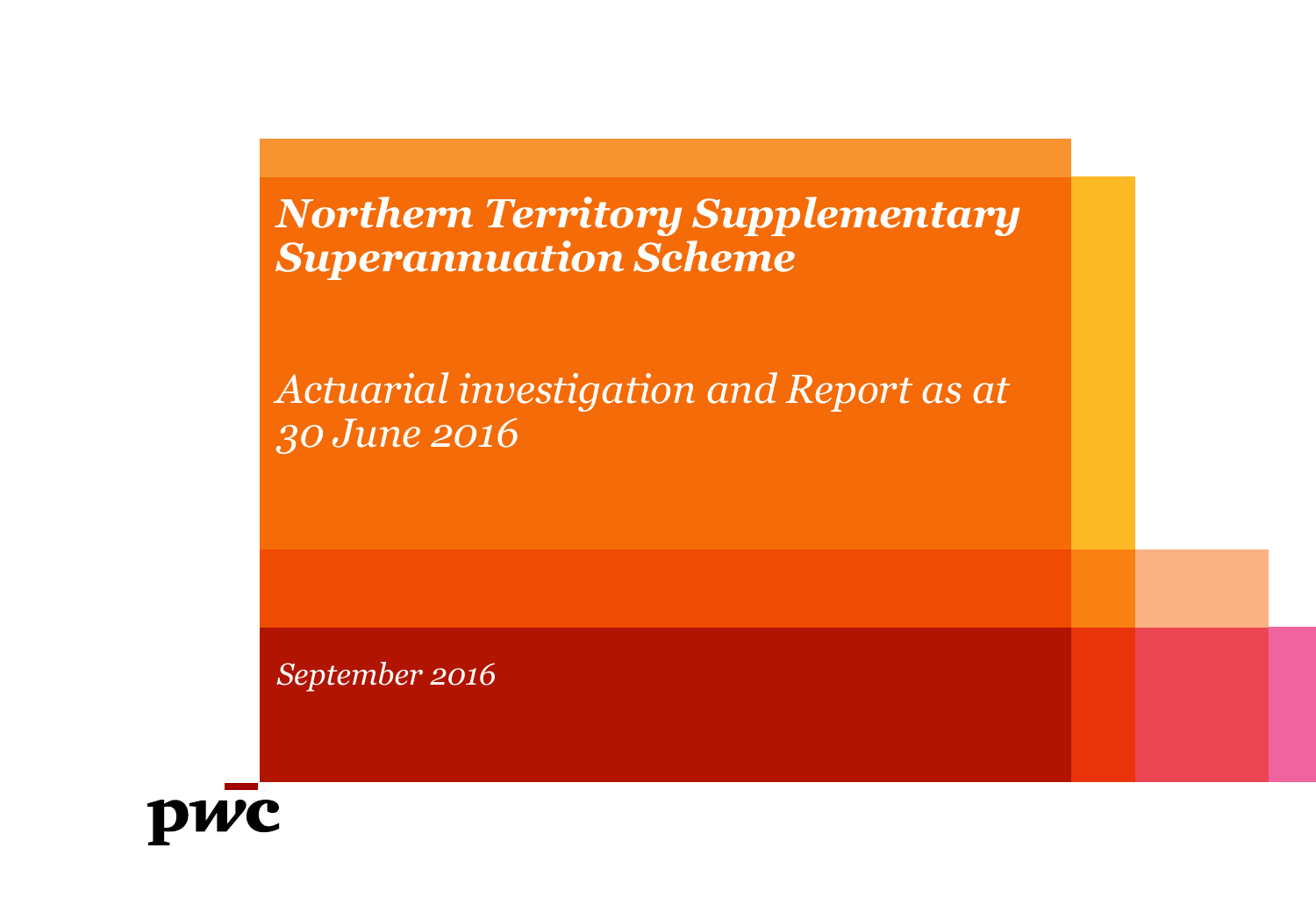## *Scope and background*

The report meets the requirements of the Commissioner of Superannuation

| <b>Area covered</b>                     | <b>Comments</b>                                                                                                                                                                                                                                                                                                                                                                     |  |
|-----------------------------------------|-------------------------------------------------------------------------------------------------------------------------------------------------------------------------------------------------------------------------------------------------------------------------------------------------------------------------------------------------------------------------------------|--|
| Purpose and scope of report             | Prepared at request of the Commissioner of Superannuation<br>Report is at 30 June 2016<br>Previous report at 30 June 2013, also prepared by Catherine Nance (FIAA) dated September 2013<br>$\bullet$<br>Next report due no later than 30 June 2019.<br>$\bullet$                                                                                                                    |  |
| Background and governing<br>legislation | • Report covers NTSSS (a lump sum scheme closed to new members from 9 August 1999)<br>NTSSS established by an Instrument In Writing last updated on 1 January 2011<br>NTSSS does not provide death and TPD benefits in addition to accrued benefits<br>The benefits of the scheme are unfunded, with the cost of benefits being met by the NT government as they<br>become payable. |  |
| <b>Taxation and compliance</b>          | NTSSS is an exempt public sector superannuation scheme<br>$\bullet$<br>NTSSS conforms with the principles of SIS and other national superannuation standards under the Heads of<br>Government Agreement.                                                                                                                                                                            |  |
| <b>Statement of Compliance</b>          | Our advice to you constitutes Prescribed Actuarial Advice as defined in the Code of Professional Conduct (the<br>code) issued by the Institute of Actuaries of Australia and our advice complies with the Code in this respect<br>The report has been prepared in accordance with Professional Standard 400, issued by the Institute of<br>Actuaries of Australia.                  |  |
| $\sim$                                  | <b>Catherine Nance FIAA</b><br>Retirement Income and Asset Consulting<br>Authorised Representative (#265248) of                                                                                                                                                                                                                                                                     |  |

PricewaterhouseCoopers Securities Ltd

Shem Jame

**PwC Securities Ltd NTSSS -** Actuarial Investigation | 2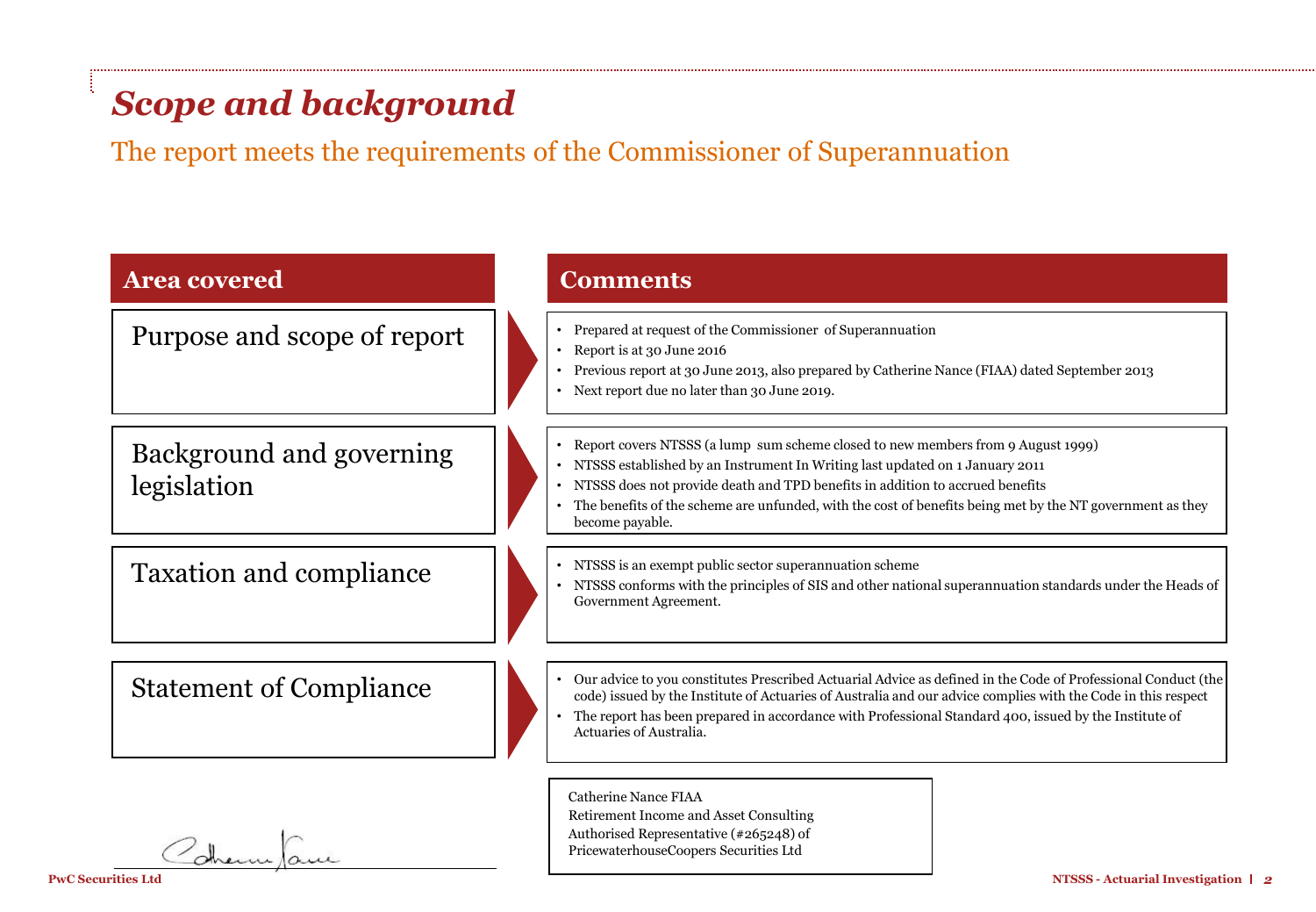

# Summary of results as at 30 June 2016

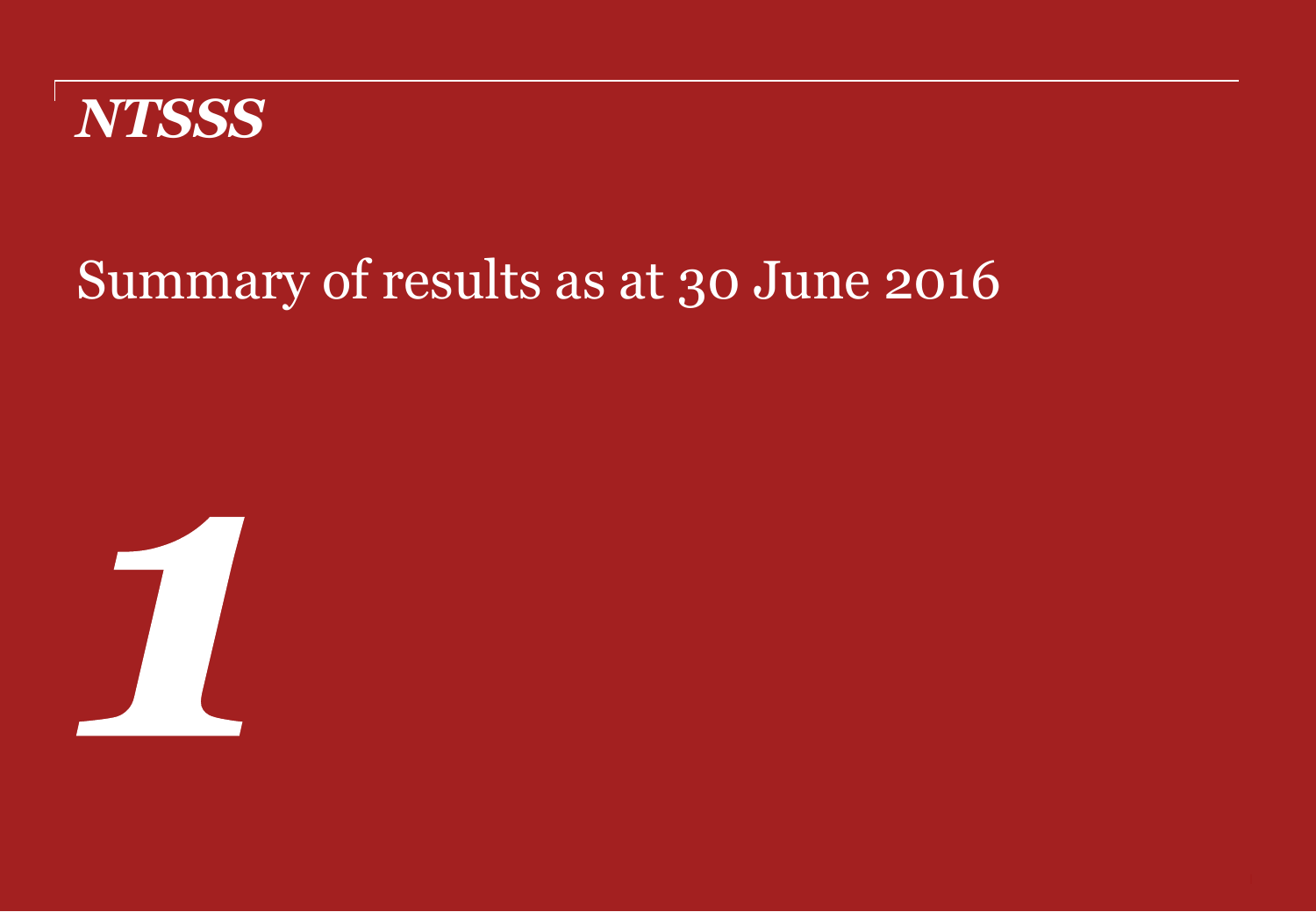## *NTSSS Accrued Liability*

The schemes liability has increased by \$16 million (6%) since 30 June 2013. The increase is mainly due to the change in discount rate from 3.8% to 2.0% per annum.

### **Movement in liability \$m Main reasons**



- The liability increased from \$243 million in 2013 to \$259 million in 2016 (\$16 million increase) mainly due to:
	- Expected increase (\$3 million or 1%)
	- Decrease in discount rate from 3.8% pa in 2013 to 2.0% pa in 2016 (\$36 million or 15%)

partially offset by;

- Decrease in salary increase assumptions from 4.5% pa to 3.0% pa for the first year and 4.0% pa thereafter (\$14 million or 6%)
- Actual salary increases lower than expected (\$6 million or 2%)
- Membership experience (e.g rates of exit) were higher than expected (\$3 million or 1%)
- The Vested benefits as at 30 June 2016 were \$220 million which is a decrease of \$8 million since 2013 when they were \$228 million.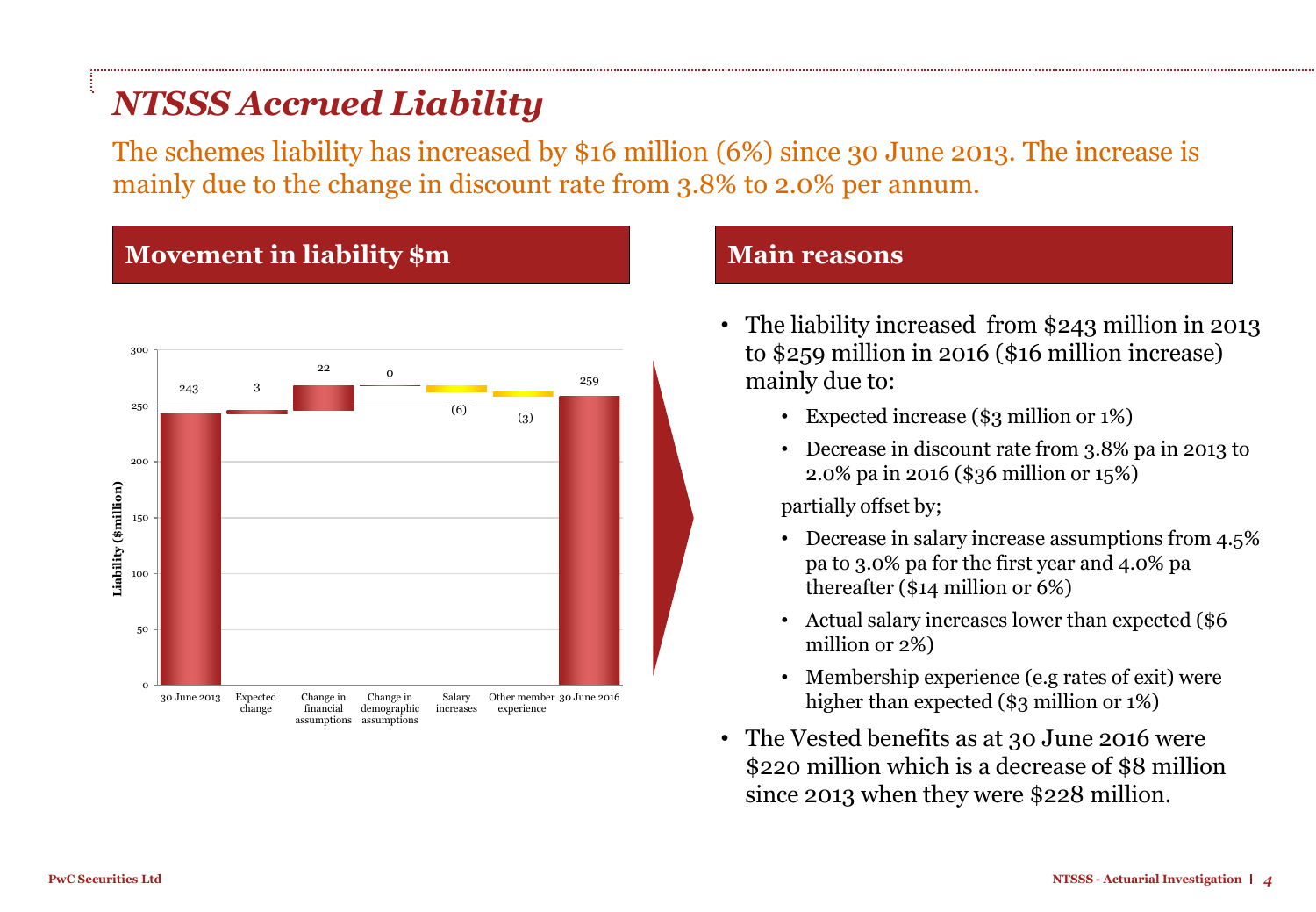## *NTSSS Projected Accrued Liabilities and Cash flows*

As at 30 June 2016, the value of Northern Territory's liability for NTSSS was \$258.5 million.

### **Projected Accrued Liabilities**



### **Projected Accrued Liabilities**

- The accrued liabilities are expected to be at their peak now, at \$258.5 million in 2016
- The last members are expected to leave by 2052, at which stage the liability will be zero
- Current assumptions used for projections are:
	- Discount rate : 2.0% pa
	- Salary increase rate: 3.0% for FY

### 2017 and 4.0% pa thereafter

• The projected liabilities are higher than in 2013 mainly due to the change in discount rate.

### **Projected Cash flows**



- The cash flows are expected to increase over the next 8 years to peak at \$21.8 million in 2024
- It is expected that cash flows will be zero by 2053.
- The cash flows are projected to be lower than in 2013, mainly due to the change in salary increase assumptions.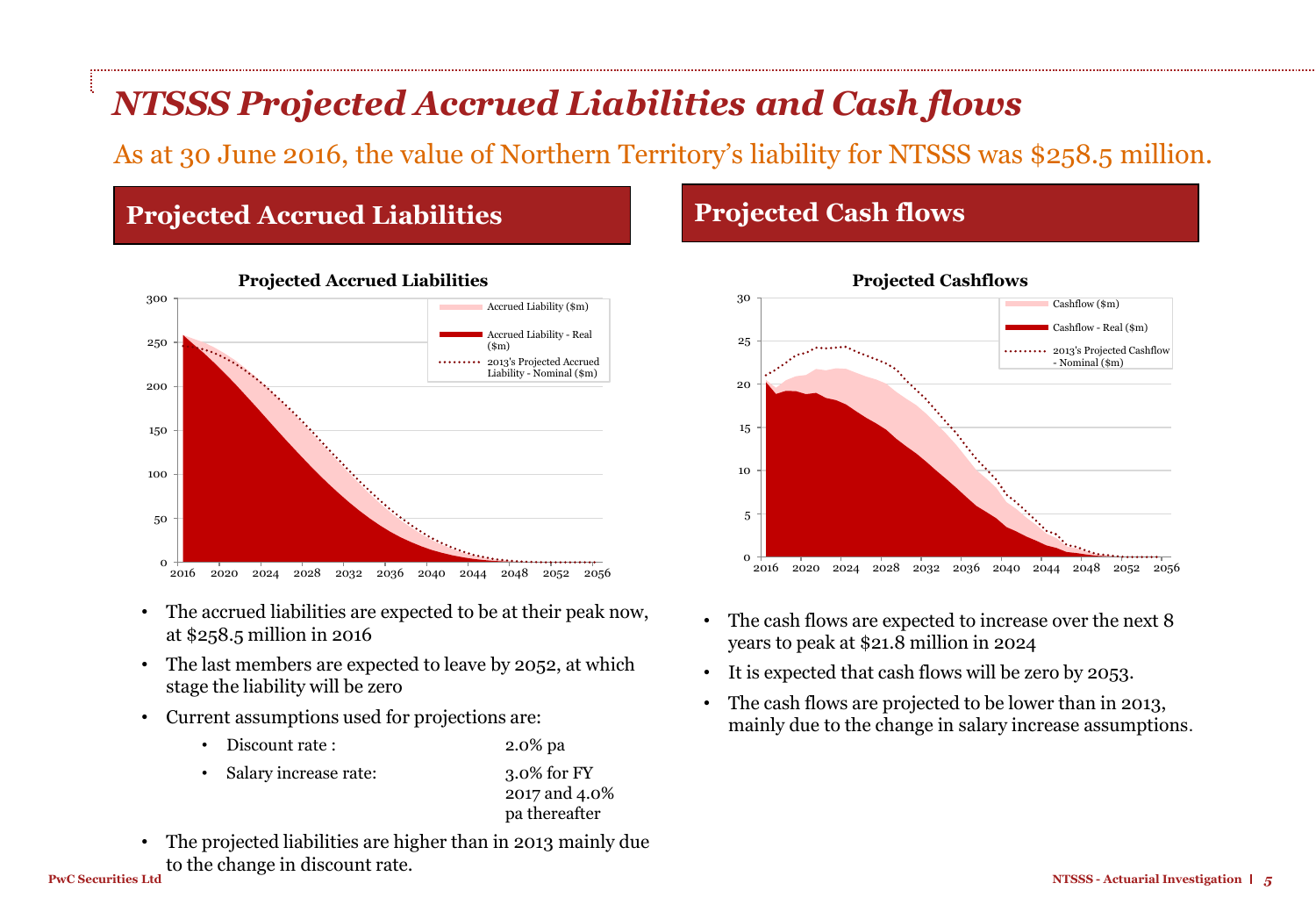

# Membership data and review of experience

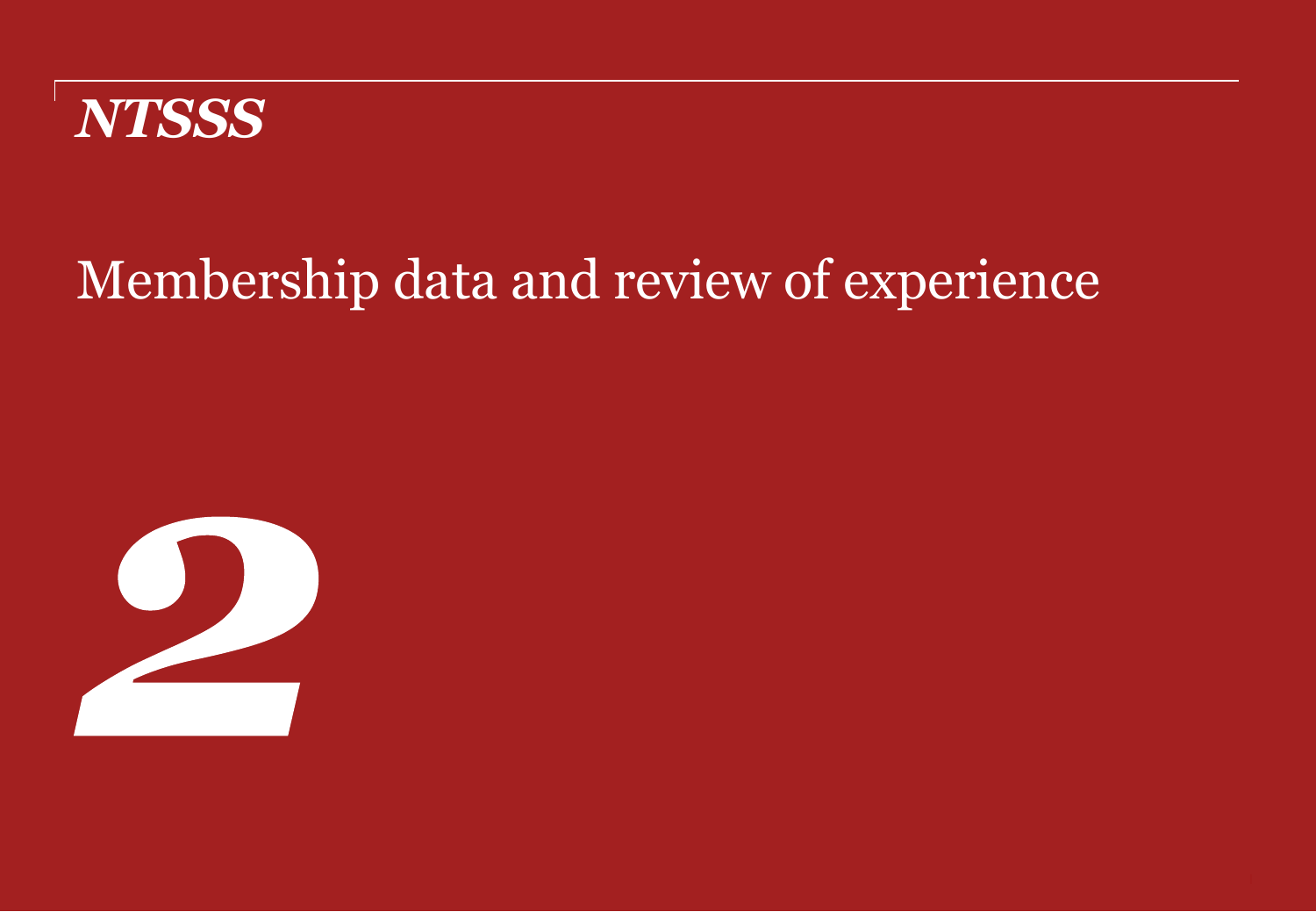## *NTSSS – Membership Summary*

The scheme is shrinking each year, with membership falling by 7% per annum since 2013. Females make up the majority of membership.

Contribution



- Membership is made up of members of either NTGPASS or CSS
- As scheme closed in 1999, youngest members in late 30s
- The members of the scheme are fairly evenly distributed by age, but with a bias to females
- The percentage of females has remained constant at around 60% since 2013.



- The number of members will be expected to decrease as defined benefit members leave employment
- The average age is rising, as might be expected
- The average salary has risen slightly below expectations

1. As at 30 June 2013, there were 3,829 NTGPASS contributors and 380 CSS contributors 2. As at 30 June 2016, there were 2,982 NTGPASS contributors and 219 CSS contributors

We have undertaken high level checks of the data and we believe that the data is reasonable. However, we do not assume any responsibility for the accuracy or completeness of the data provided to us.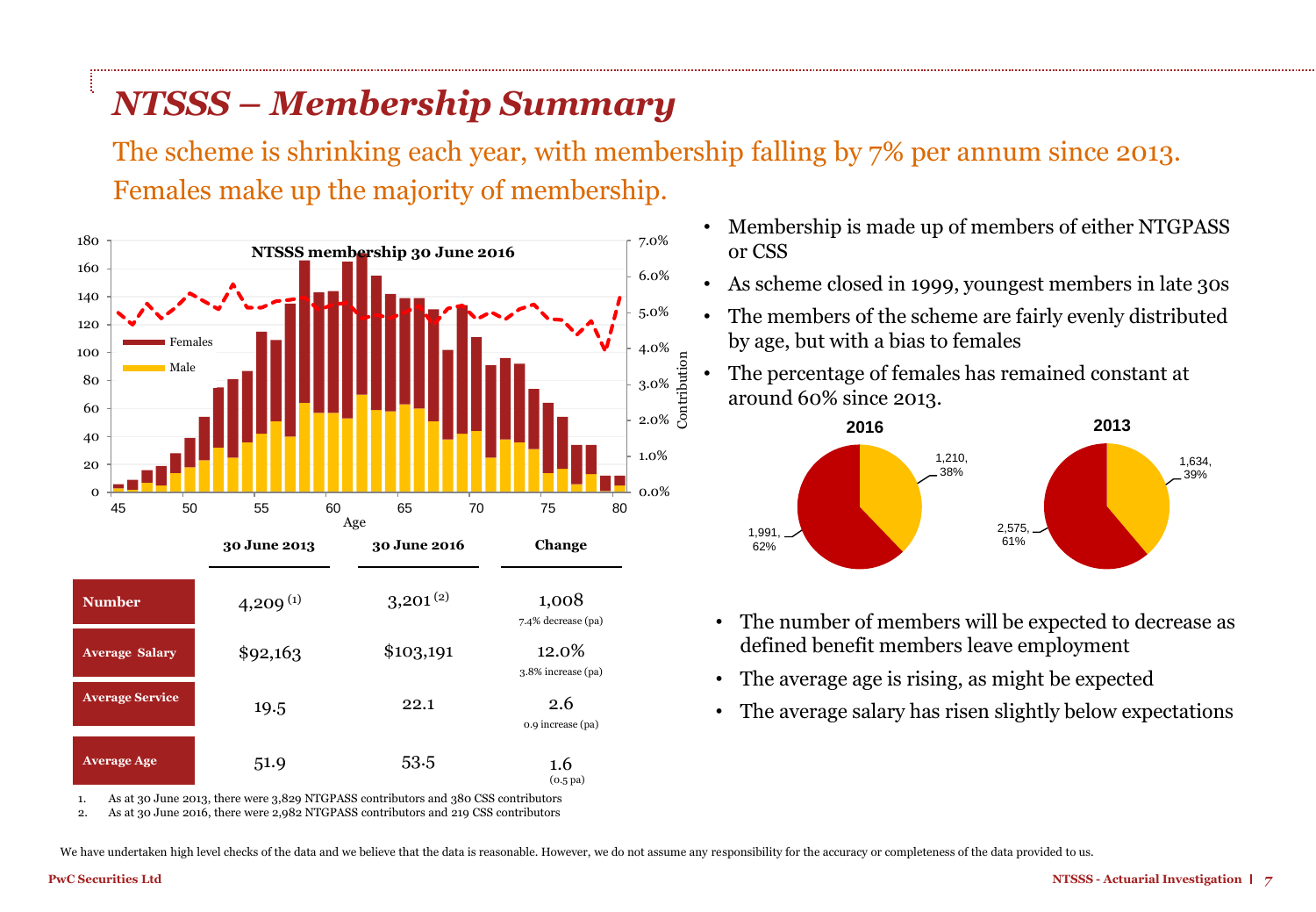## *NTSSS – Discount rate*

From 30 June 2016 determined under AASB1056. Recommend use a discount rate based on government bonds which is consistent with how government values their liabilities.

- Used by government to value it's defined benefit liabilities
- Rate used to discount benefits (unfunded) is determined by reference to market yield on government bonds with a term consistent with the liabilities as they fall due
- The same approach and rate has been used under AAS25 which applies to superannuation funds to 30 June 2016
- As at 30 June 2015 the discount rate was 3.0% based on a 10 year bond yield and would currently be 2%
- From 30 June 2016 funds must adopt AASB 1056

### **AASB 119 – employee benefits AASB 1056 – superannuation entities**

- Set by fund to value it's defined benefit liabilities from 30 June 2016
- Discount rate to be based on a portfolio of investments estimated to yield future net cash inflows that would be sufficient to meet accrued benefit payments when they are expected to fall due
- Rate must be current, appropriate to the term of the liabilities and include appropriate allowance for tax and investment expenses (1)
- A range of rates could be used, however government bond yields meets these criteria, is consistent with prior years and AASB119 (so same value appears on government and fund balance sheets).
- Scheme has no assets therefore difficult to justify investment return above government bond yields
- **Recommend continue to use a discount rate based on government bond yields**
- **Consistent with AASB119 and no impact on DBO at 30 June 2016**

(1) Draft guidance note issued by the Actuaries Institute regarding- AUSTRALIAN ACCOUNTING STANDARD AASB 1056 SUPERANNUATION ENTITIES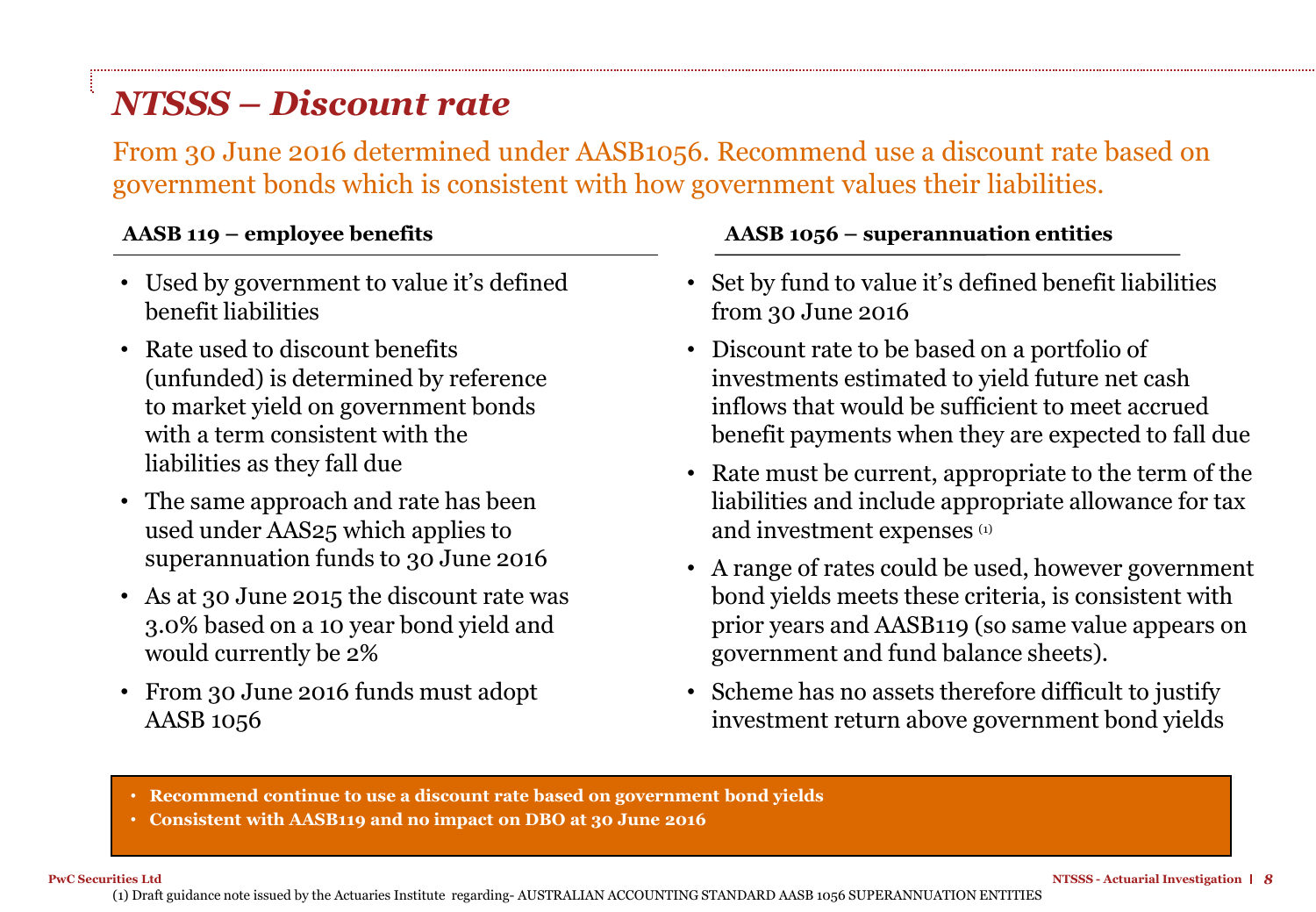## *NTSSS – Experience 2012 – 2015*

Given that NTGPASS make up majority of membership of NTSSS, we have used the review of experience for NTGPASS to set the demographic assumptions.

The actual number of exits were slightly higher than expected (106%)

| <b>Exit Type</b>              | <b>Actual</b> (A) | <b>Expected (E)</b> | A/E  |
|-------------------------------|-------------------|---------------------|------|
| <b>Age Retirements</b>        | 496               | 505                 | 98%  |
| <b>Deaths</b>                 | 14                | 12                  | 116% |
| <b>Invalidity Retirements</b> | 21                | 21                  | 99%  |
| <b>Resignations</b>           | 262               | 278                 | 94%  |
| <b>Retrenchments</b>          | 72                | $\mathbf 0$         | 0%   |
| <b>Transfers</b>              | $\mathbf{1}$      | $\mathbf 0$         | 0%   |
| <b>Total</b>                  | 866*              | 817                 | 106% |

Please note that we made no allowance for retrenchments and transfers in 2013 and intend to do the same for this review, because these are ad-hoc events and subject to the control of the employer

\* NTGPASS makes up 93% of NTSSS members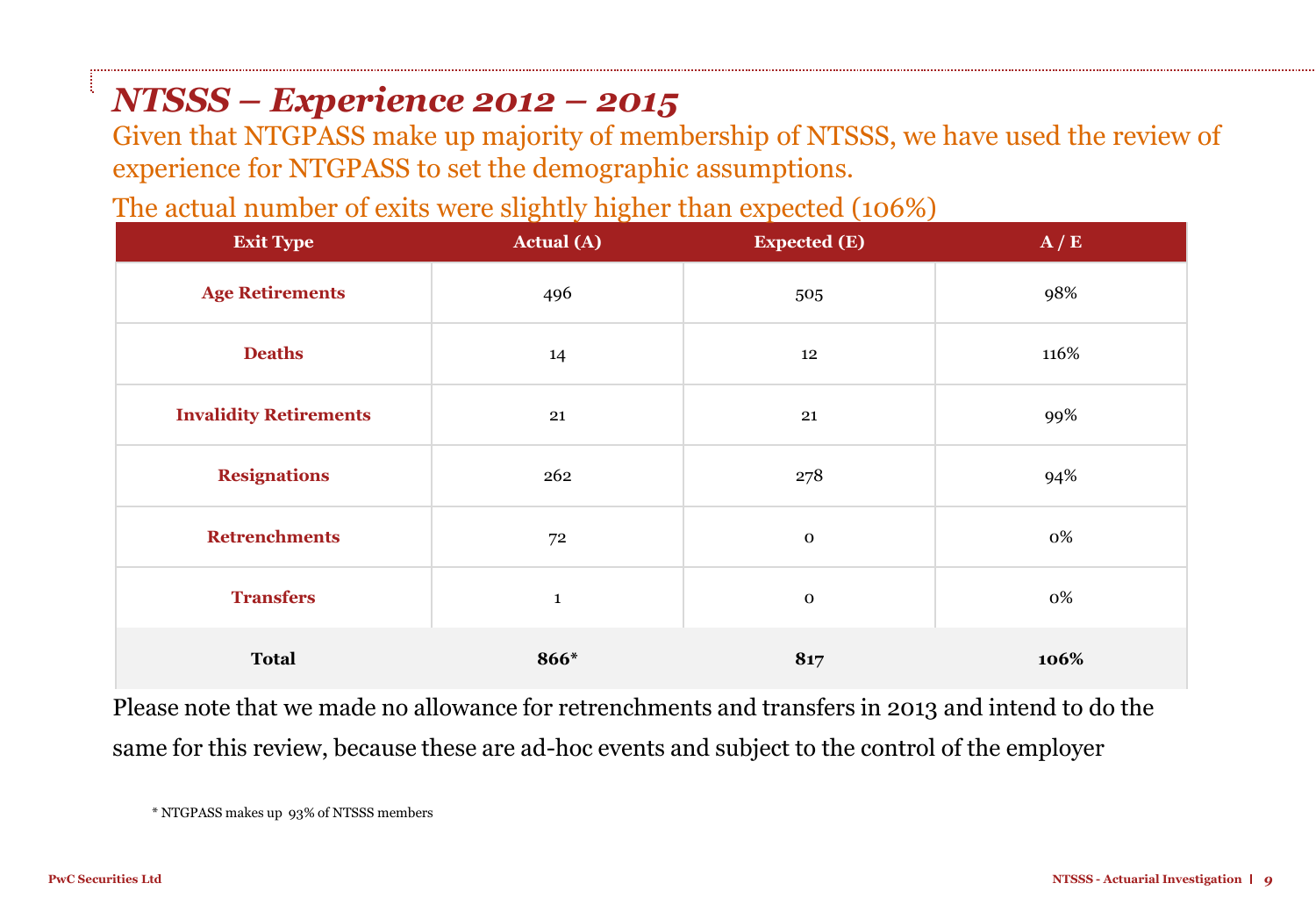## *NTSSS - Rates of retirement*

Overall the rates of retirement have been in line with expected, so we recommend retaining the rates going forward



### **Summary of actual v/s expected rates of retirement Findings**

- Actual (A) = 496, Expected (E) = 505,  $A/E = 98%$
- We propose to retain rates for all members leaving at all age
- In 2013, we increased the age members are expected to retire and we can see the trend continuing, especially if investment markets remain volatile

- **Recommend to retain for all ages**
- **Updated rates are the same as in 2013 - No impact on DBO at 30 June 2016**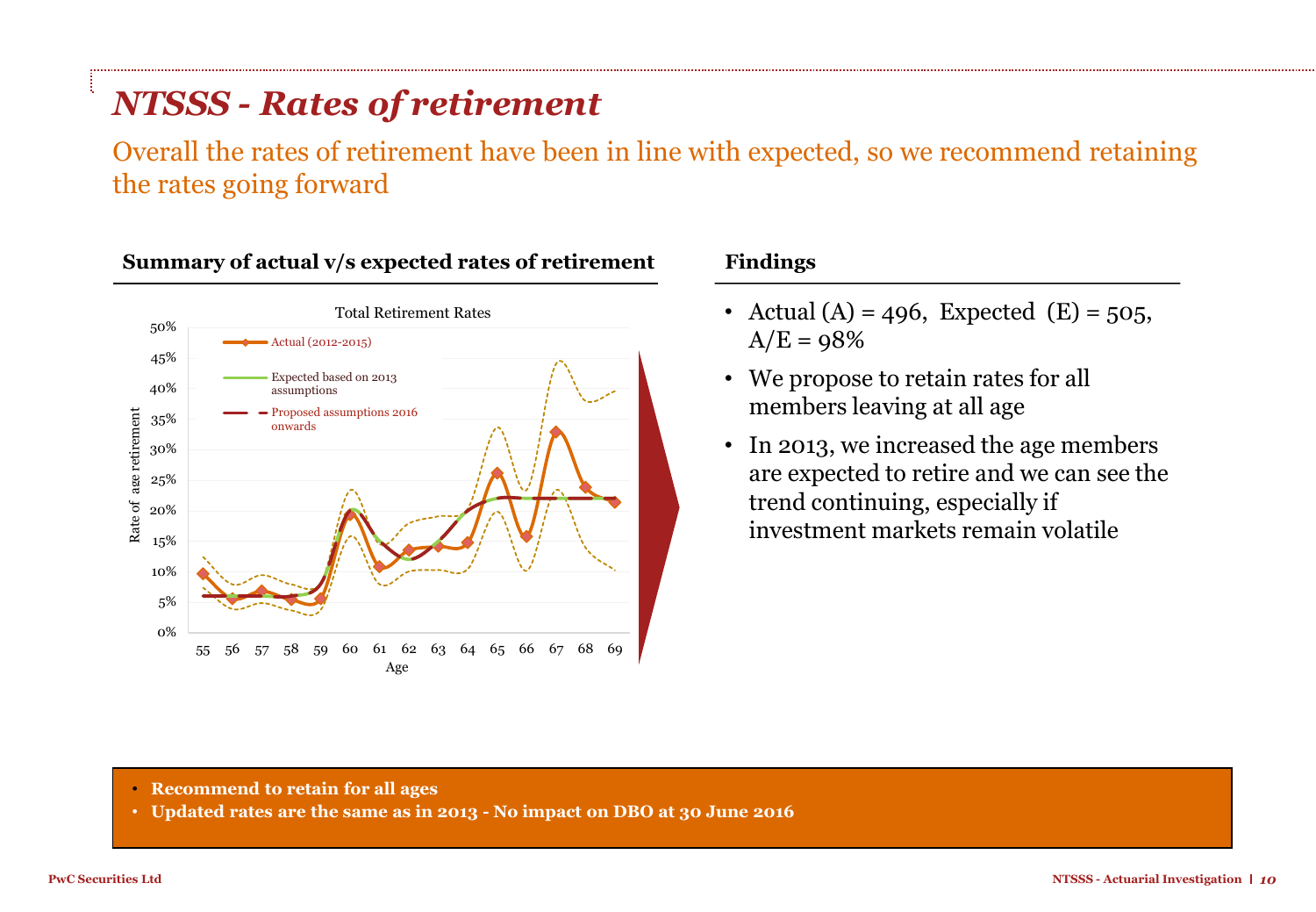## *NTSSS - Rates of resignation*

The rates of resignation have been fairly consistent with expected rates, and as membership ages, it becomes less material. Hence we recommend rates be retained at 4% per annum



### **Summary of actual v/s expected rates of resignation Findings**

- Actual (A) = 262, Expected (E) = 278,  $A/E = 94%$
- Overall the rates of resignation have been fairly close to expected (94%)
- The rate of resignations are above 4% pa for age band 35-40 but below for ages over 40
- As these rates offset each other and are not very material, we propose to retain the rate of resignation at 4% pa

- **Recommend retain rate of resignation at 4% per annum for all ages**
- **Updated rates are the same as in 2013 No impact on DBO at 30 June 2016**
- **Rules are assumed to be same for males and females**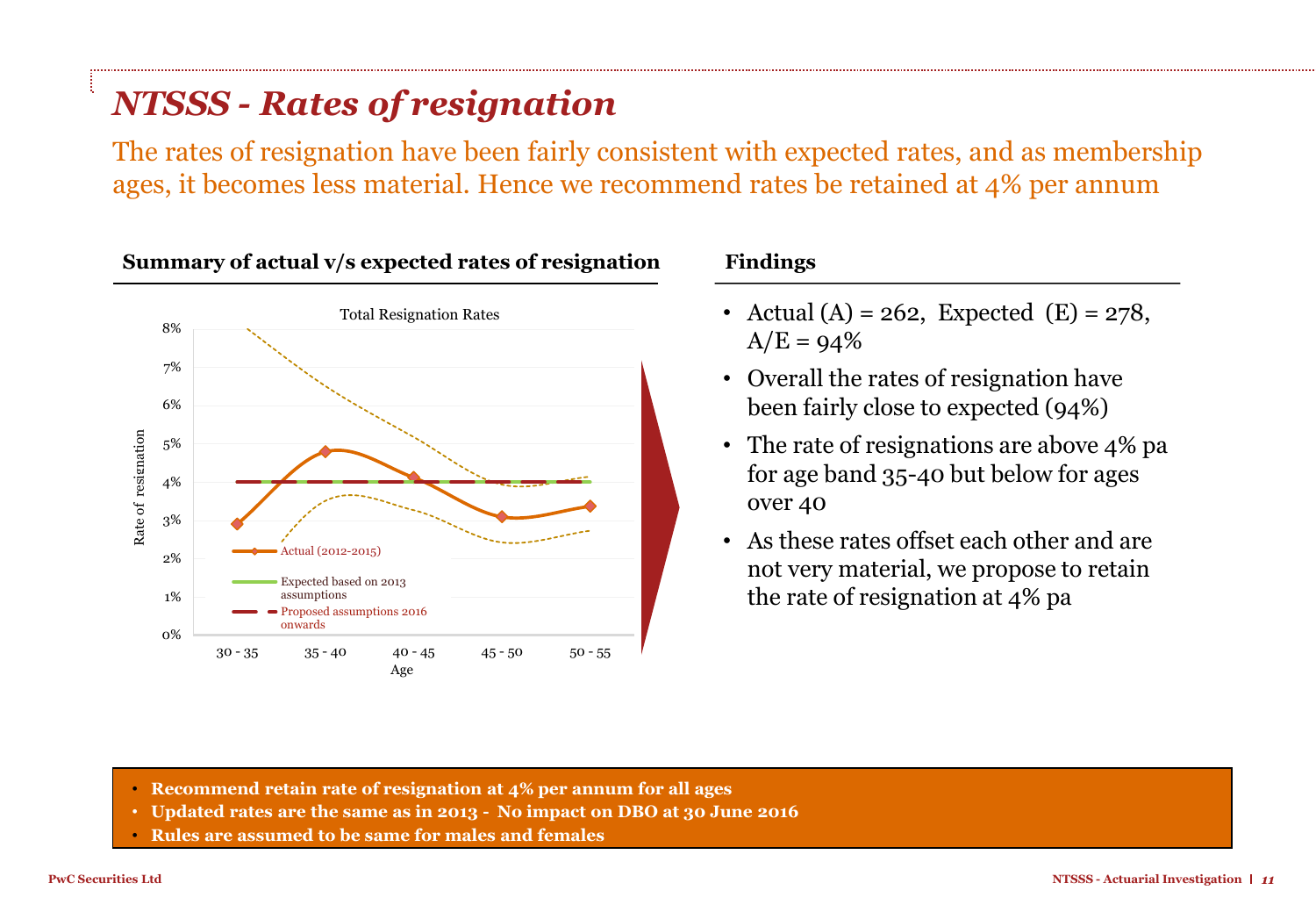## *NTSSS - Rates of deaths and invalidities*

We recommend retaining the death rate and invalidity rate at 40% and 70% of latest population tables respectively

- Actual (A) = 14, Expected (E) = 12,  $A/E = 116%$
- Broadly consistent with the expected deaths
- Hence, we recommend retaining the assumption at 40% of the most recent mortality table\*

### **Rates of Death Rates of Invalidity**

- Actual (A) = 21, Expected (E) = 21,  $A/E = 99\%$
- In line with the expected invalidities
- Hence, we recommend retaining the assumption at 70% of the most recent mortality table \*
- In 2013, we used Australian Life Table (ALT) tables  $0.5 0.07$  with the 25 year improvement factors published by the Government Actuary. For this review, we intend to use the latest population tables ALT 10-12 with the allowance for the latest 25 years improvement factors
- **Recommend maintain death rates at 40% of population mortality rates (use ALT 2010-12 with 5 year improvements in line with 25 year improvement factor table)**
- **Recommend maintain invalidity rates at 70% of the population mortality rates (use ALT 2010-12 with 5 year improvements in line with 25 year improvement factor table**
- **Although the updated mortality rates are lower than in 2013 (so expect marginally fewer deaths and invalidities), it does not have a material impact on the DBO**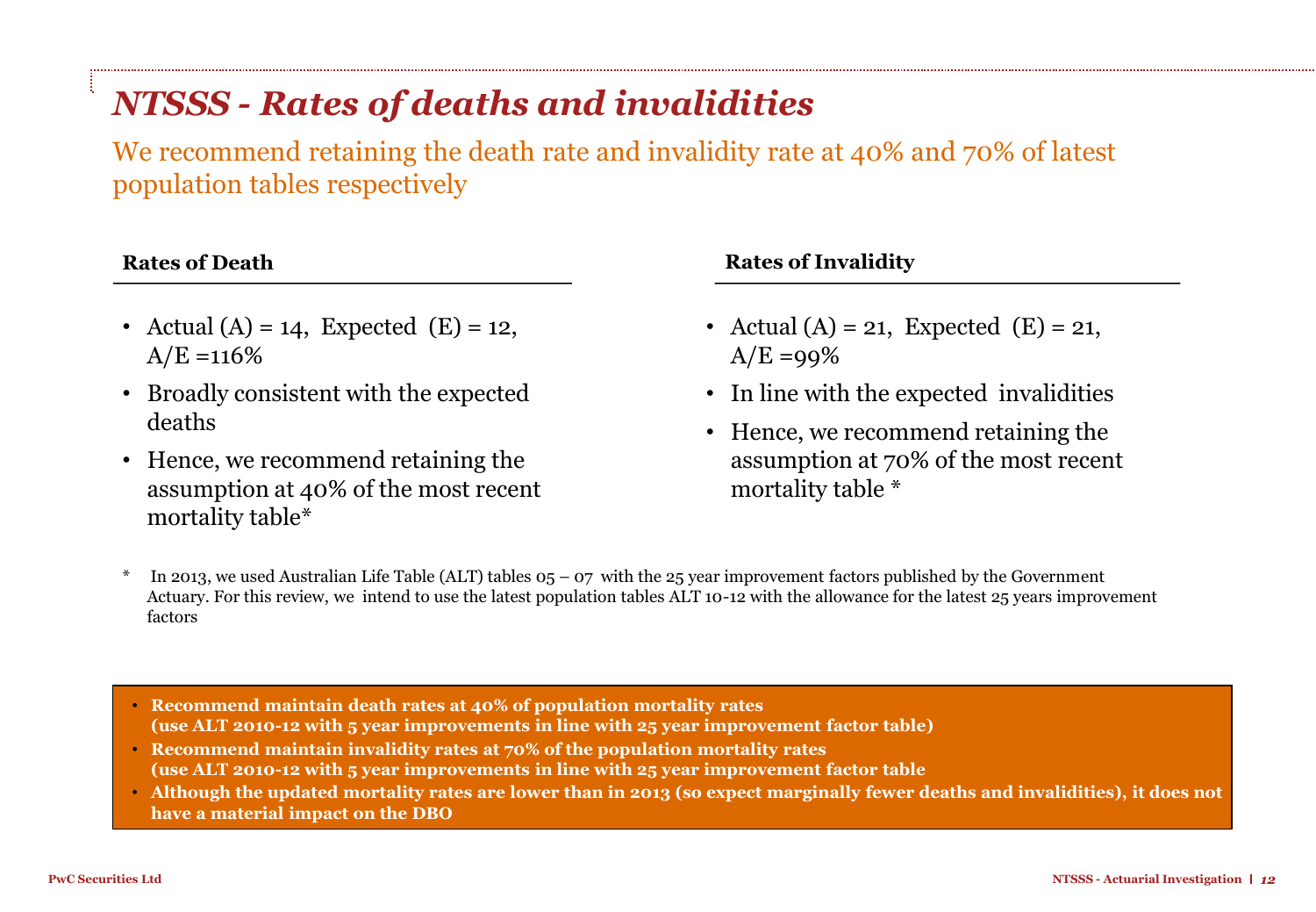## *NTSSS – Summary of changes and their impact*

The overall impact is to reduce the liabilities due to the lower salary increase expectations. The impact is approximately \$14 million or 5%.

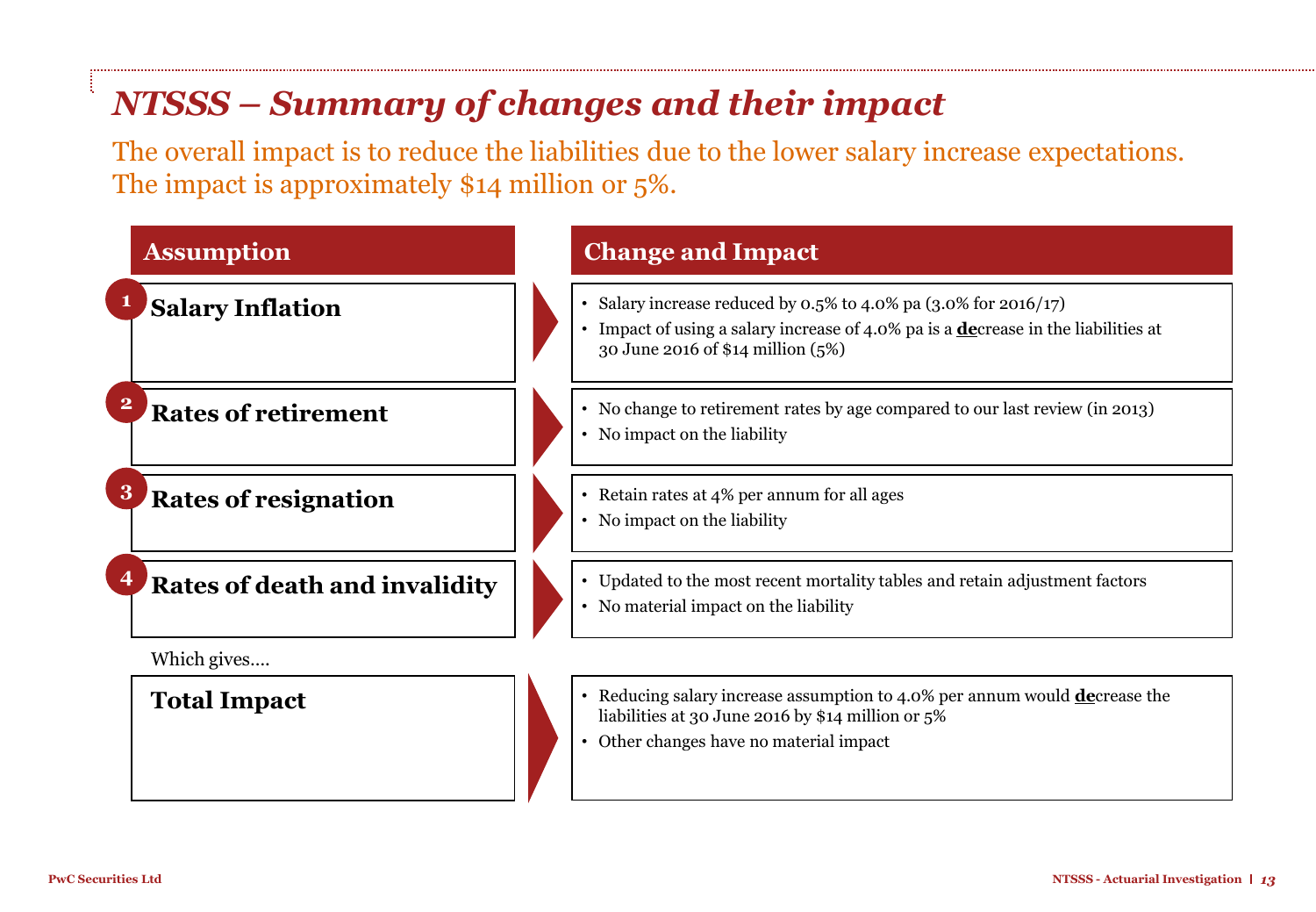## *NTSSS – Financial Assumptions*

The discount rate has decreased by 1.8%, from 3.8% per annum to 2.0% per annum in 2016 and salary increase assumption has decreased from 4.5% per annum to 3.0% for the first year and 4.0% thereafter in 2016

### 243 244 247 259 3.80% 3.60% 3.00% 2.00% 0.00% 0.50%  $_{1.00\%}$ Ā 1.50% 2.00% 2.50% 3.00% 3.50% 4.00% 230 235 240 245 250 255 260 2010 2011 2012 2013 Liability  $\bullet \bullet \bullet$  Discount rate **Discount rate Liability (\$m)**

## **Historical liability and discount rate Change in financial assumptions**

- The discount rate has a significant impact on the liability
- The discount rate has decreased from 3.8% pa in 2013 to 2.0% pa in 2016
	- The fall is due to the reduction in yields on government bonds which are required to be used for the Territory's accounting liabilities
	- This causes the liability to increase by \$36 million

### Offset by;

• The salary increase assumption has decreased from 4.5% pa to 3.0% for the first year and 4.0% pa thereafter in 2016. This causes the liability to decrease by \$14 million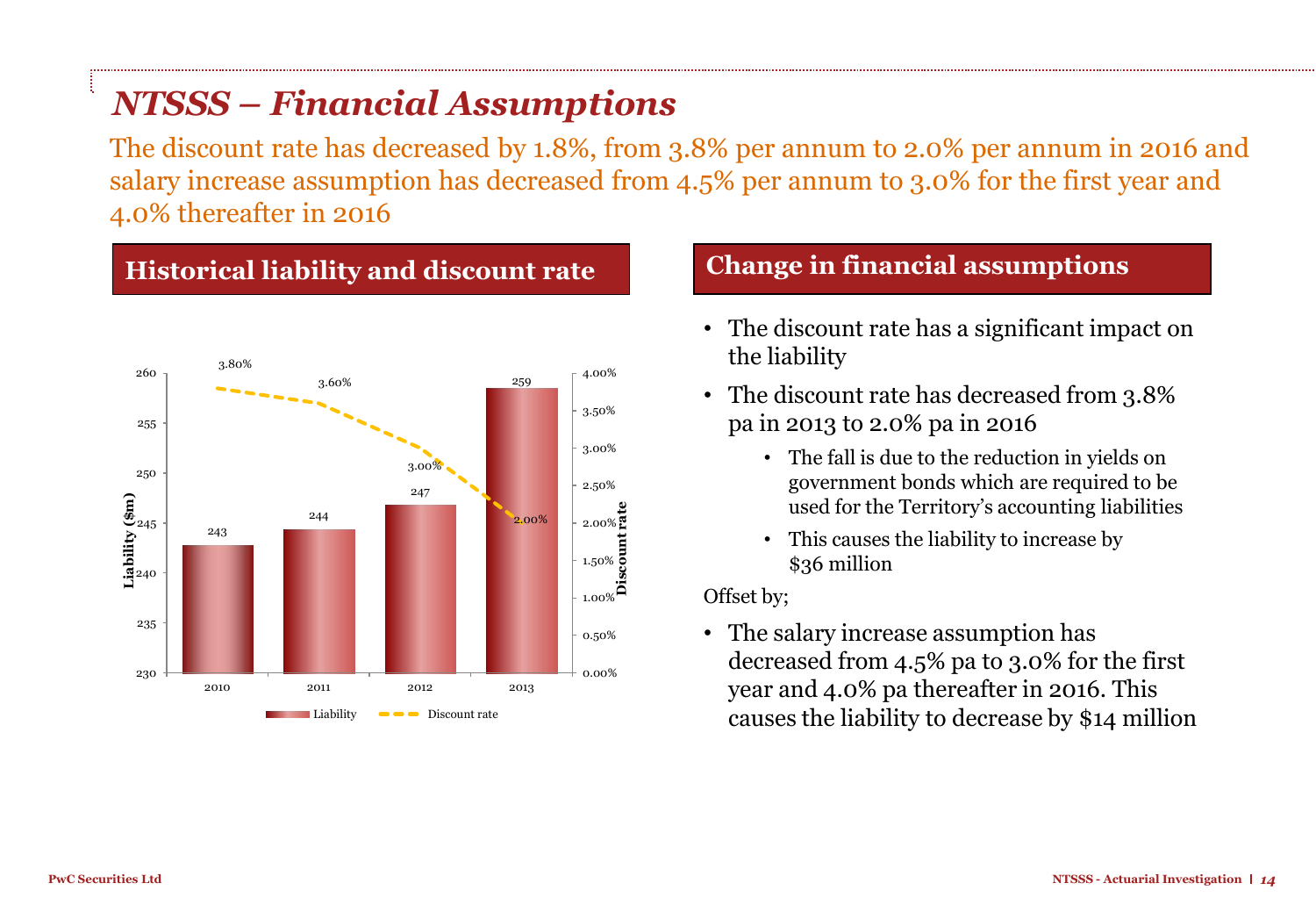

# Accrued and vested benefit liabilities

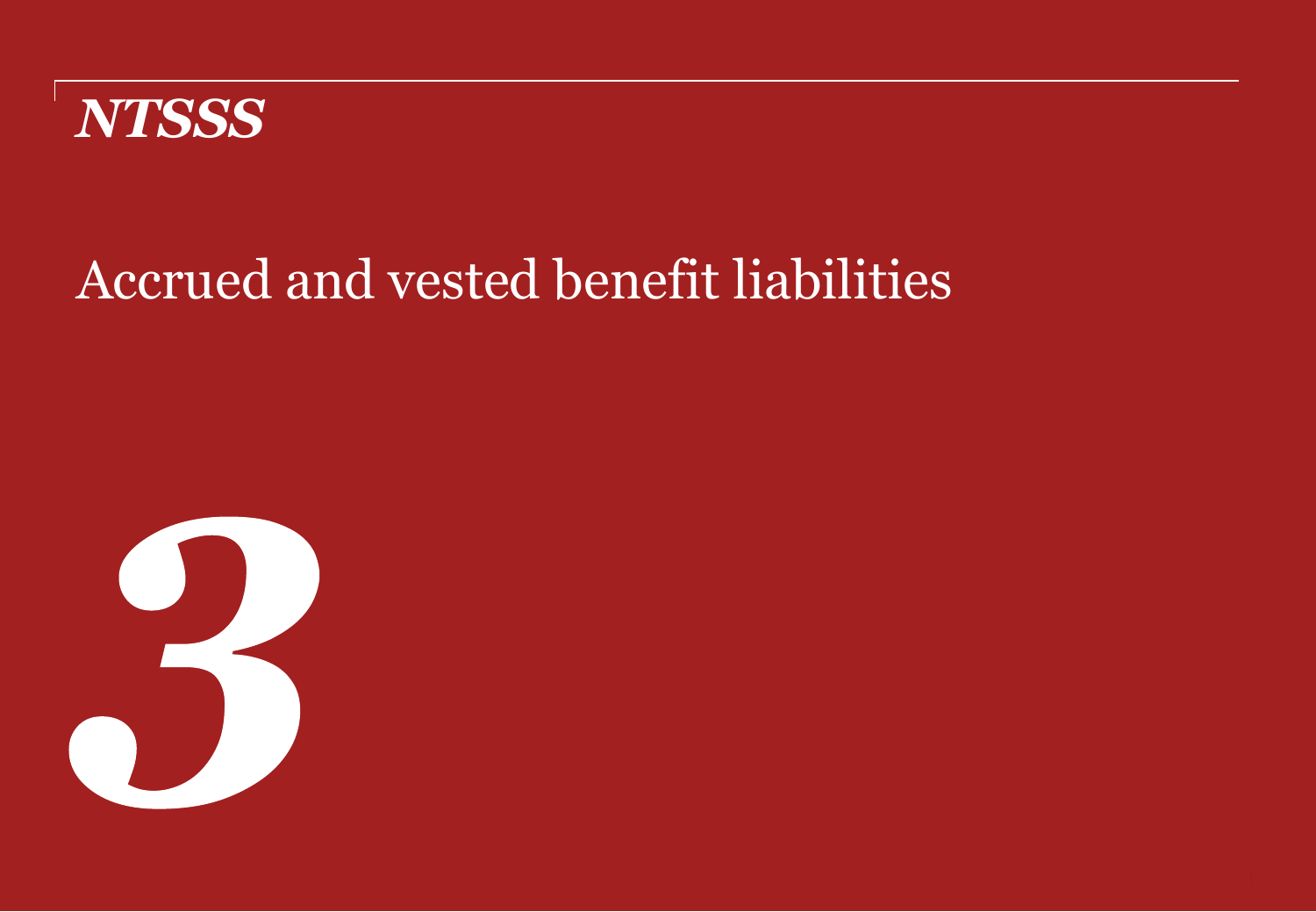## *NTSSS Accrued Liability Results*

The accrued liabilities increased by \$16 million or 6% since 2013, and by \$13 million or 5% more than expected mainly due to the change in discount rate.



- The accrued liabilities increased by 6% over the past three years
- The main reasons for the increase are:
	- Expected increase (\$3 million or 1%)
	- Decrease in discount rate from 3.8% pa in 2013 to 2.0% pa in 2016 (\$36 million or 15%)

partially offset by;

- Decrease in salary increase assumptions from 4.5% pa to 3.0% pa for the first year and 4.0% pa thereafter (\$14 million or 6%)
- Actual salary increases lower than expected (\$6 million or 2%)
- Membership experience (e.g rates of exit) were higher than expected (\$3 million or 1%)
- The Vested benefits as at 30 June 2016 were \$220 million which is a decrease of \$8 million since 2013 when they were \$228 million.

1. The figures are rounded to the nearest million.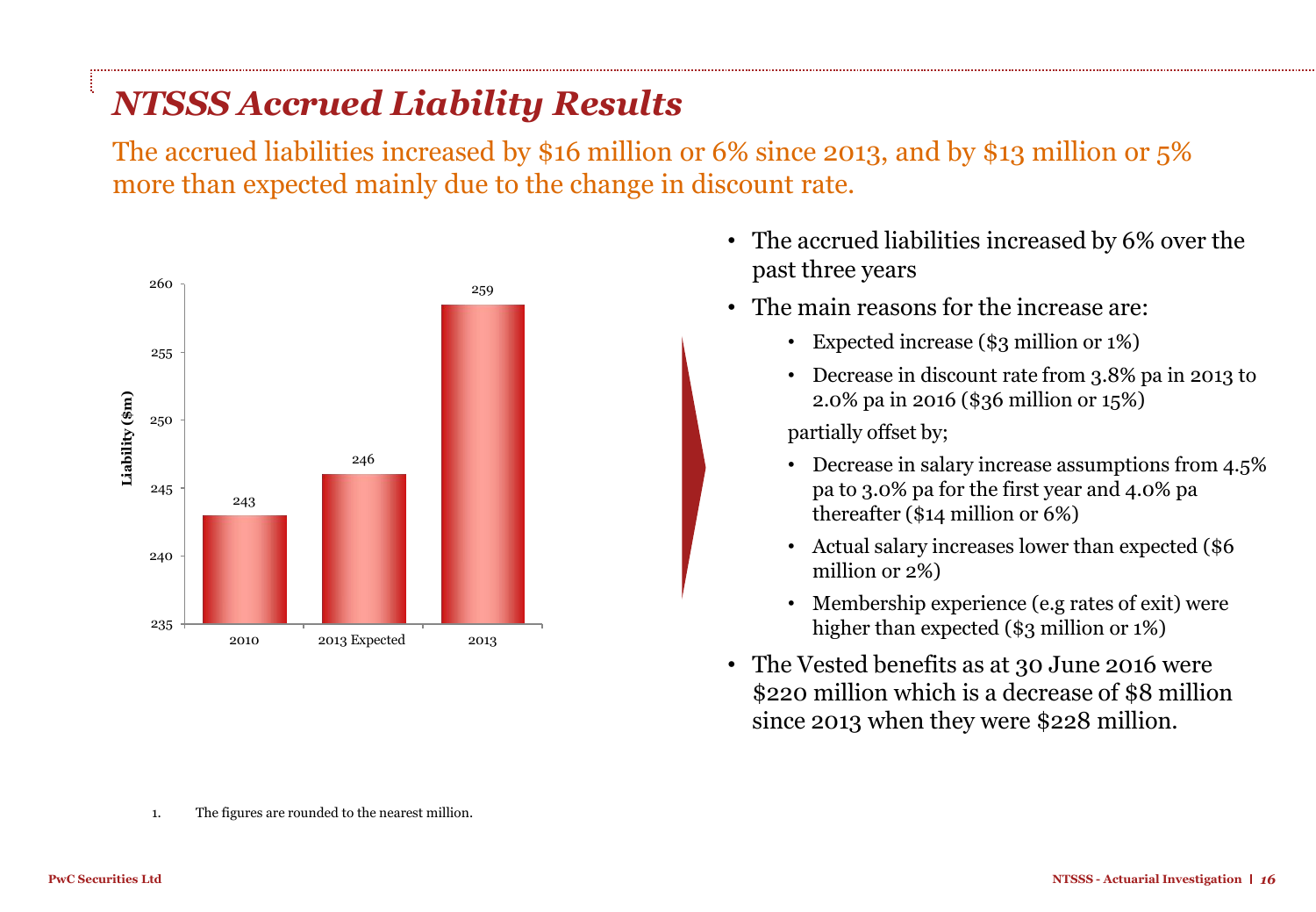

# Risks faced by the Scheme & Insurance

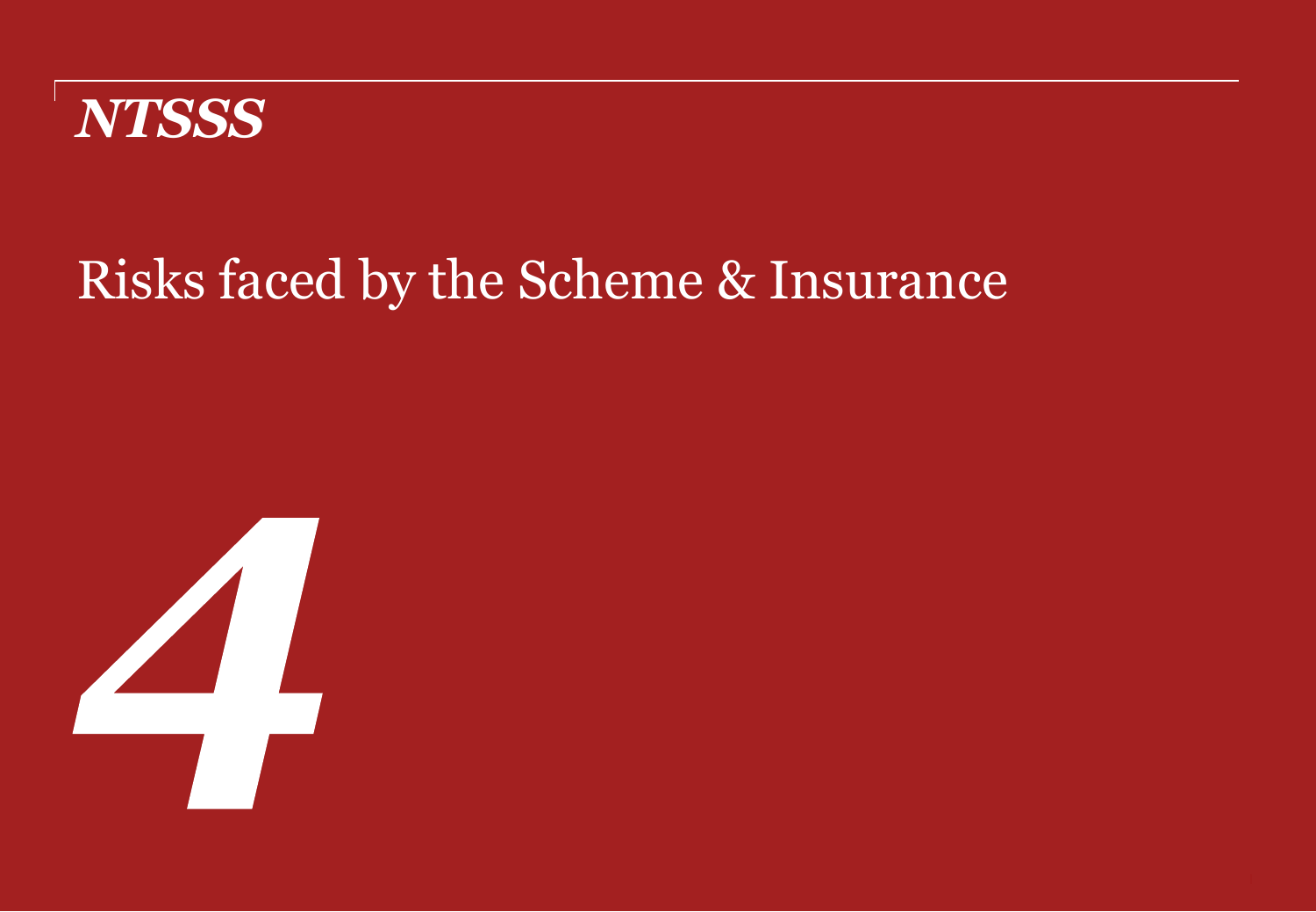## *NTSSS Key Risks*

The key risk faced by the scheme/employer is actual salary increases significantly exceeding the expected salary increases.

|         |                                       | <b>Comments</b>                                                                                                                                     | <b>Sensitivity</b>                       |                                               |
|---------|---------------------------------------|-----------------------------------------------------------------------------------------------------------------------------------------------------|------------------------------------------|-----------------------------------------------|
|         | <b>Salary</b><br><b>Increase Risk</b> | • Employer has control over this<br>• Historically, been close to expected                                                                          | On accrued liability of \$258.5 million  |                                               |
| of risk | <b>Legislative</b><br><b>Risk</b>     | • Continual changes, such as increasing SG and<br>APRA prudential standards could increase costs<br>• However, better governance may reduce risk    | $1\%$ pa<br>increase in<br>discount rate | $1\%$ pa<br>increase in<br>salary<br>increase |
| Level   | <b>Unfunded risk</b>                  | • Lack of funding by the government<br>• This is especially the case if unexpected member<br>movements and a requirement for large<br>contributions | \$237m<br>(8%)                           | \$282m<br>9%                                  |

- The benefits payable in the event of death and invalidity are the same as payable on resignation and retirement. That is, there is no " insured" element to the benefits payable from NTSSS.
- Due to the nature of benefits there is therefore no self-insurance in the NTSSS Scheme
- The financial soundness of the schemes arises from the Territory guarantee to meet the benefit entitlements as they arise. This is appropriate in our opinion as long as the liabilities are disclosed and included within public sector accounts, which is the case.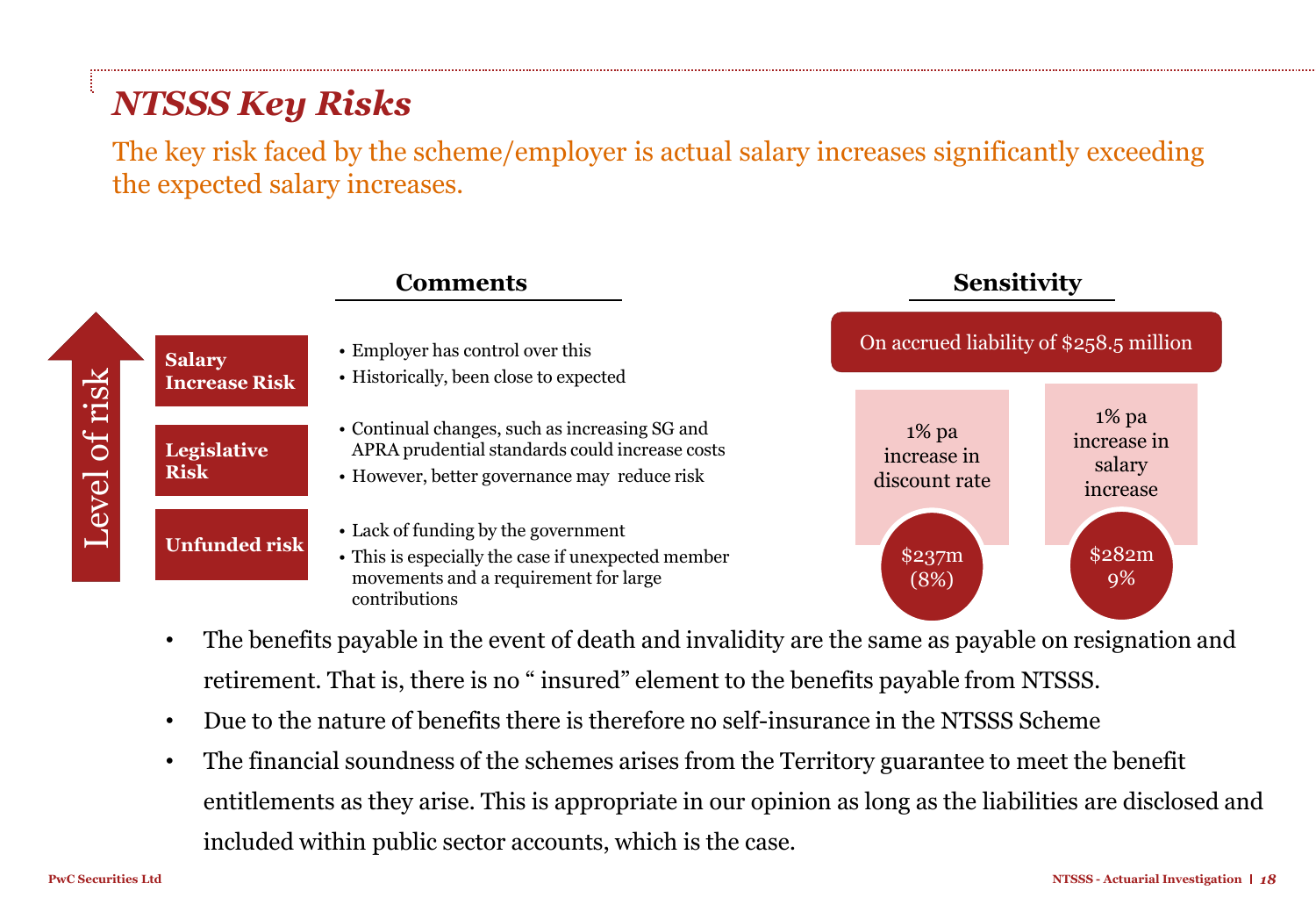

# Appendices



| • Reliance and limitations         |
|------------------------------------|
| · Summary of valuation methodology |
| • Summary of benefits              |
| • Summary of assumptions           |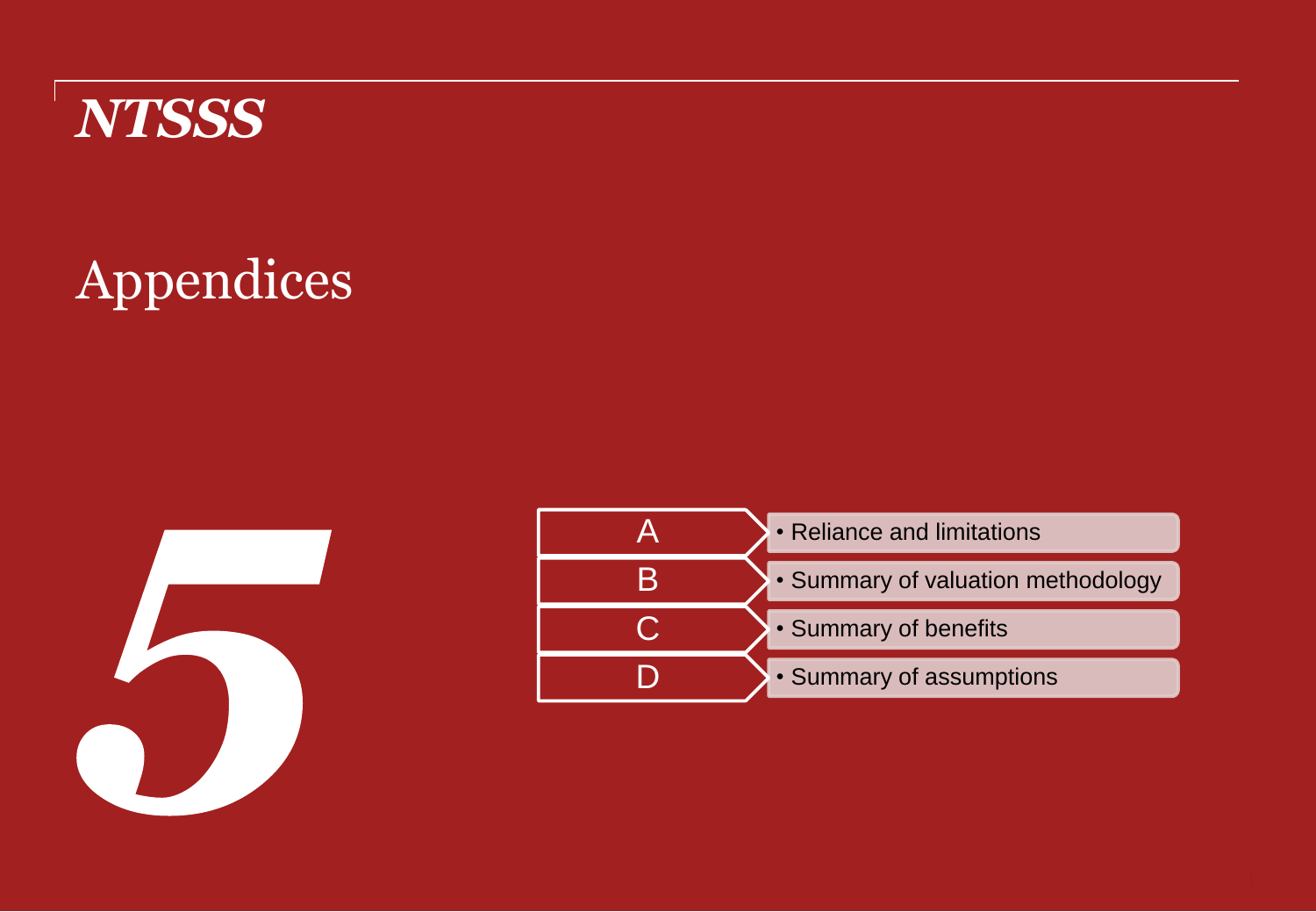## *APPENDIX A: Reliance and Limitations*

- Our work has been conducted for the sole use and benefit of Northern Territory Superannuation Office. No third party may use or rely on our work for any purpose.
- No oral or written reference to the content of this report may be made to any third parties without our prior written consent. We may, at our discretion grant or withhold our consent or grant it subject to conditions.
- Our responsibilities and liabilities are to Northern Territory Superannuation Office in the context of the use of our report for the purpose set out above. We do not accept any liability or responsibility in relation to the use of our report for any other purpose.
- The advice contained in this report is based on the circumstances of Northern Territory Superannuation Office as a whole. It does not take into account the specific circumstances of any individual.
- This report must be read in its entirety. Individual sections of this report could be misleading if considered in isolation from each other.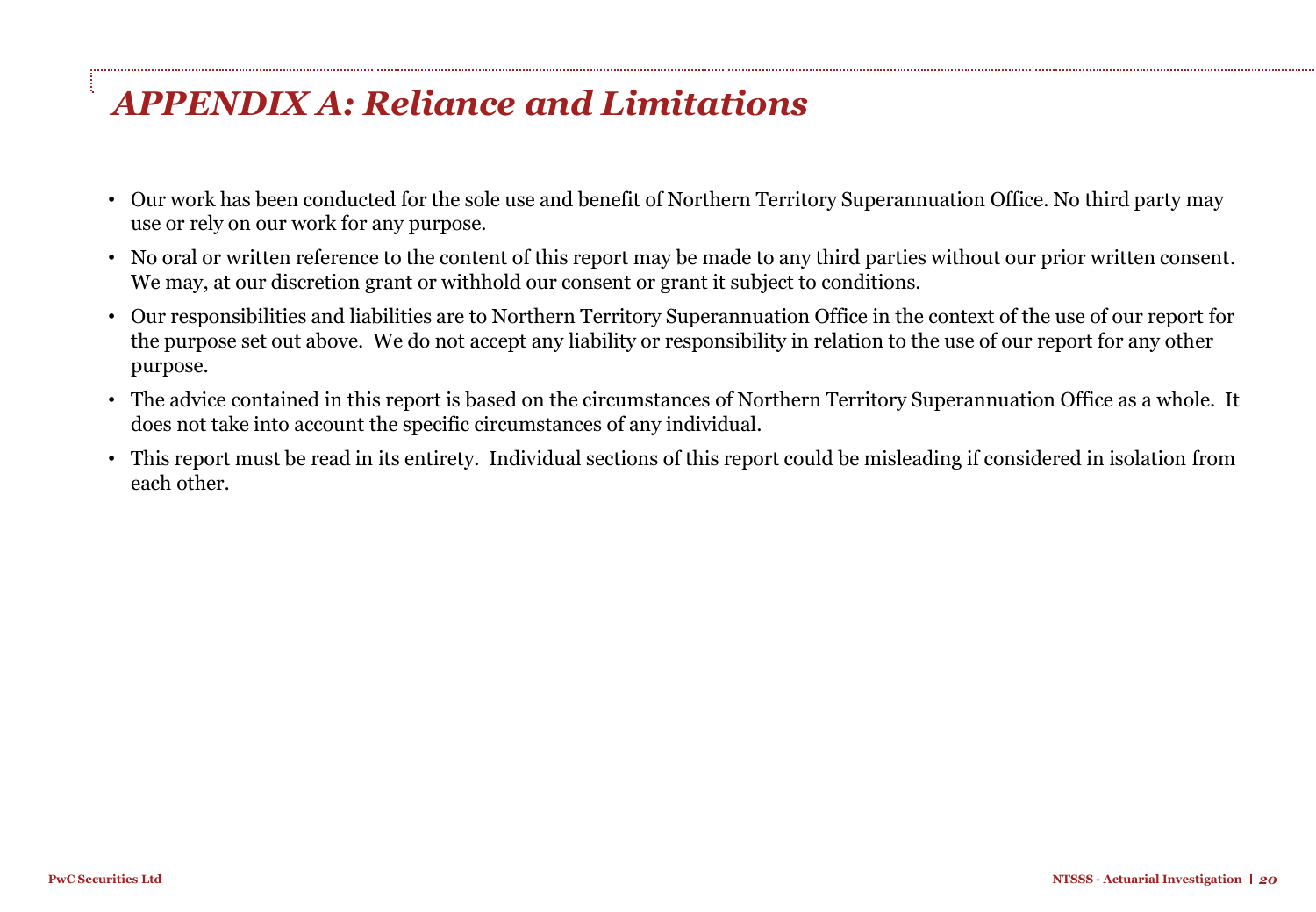## *APPENDIX B: Summary of Valuation methodology*

- A discounted cashflow method has been used to value the past service liabilities relating to members.
- We calculate the accrued lump sum benefit that would be paid to members in each future year in the event that they retire, resign or die.
- The accrued lump sum benefit is calculated as the appropriate percentage (depending on benefit points accrued to date) times the current salary inflated to the expected date of payment.
- The projected benefits are multiplied by the probability that the member does retire, resign or die in each future year. This gives us our expected future cashflow in each year.
- The expected future cashflows are then discounted to the valuation date using the assumed discount rate. The resulting amount is the past service liability.
- The accrued liability is the amount which if invested, together with the interest earned (equal to the discount rate), would be sufficient to meet the expected future cash flows as and when they fall due.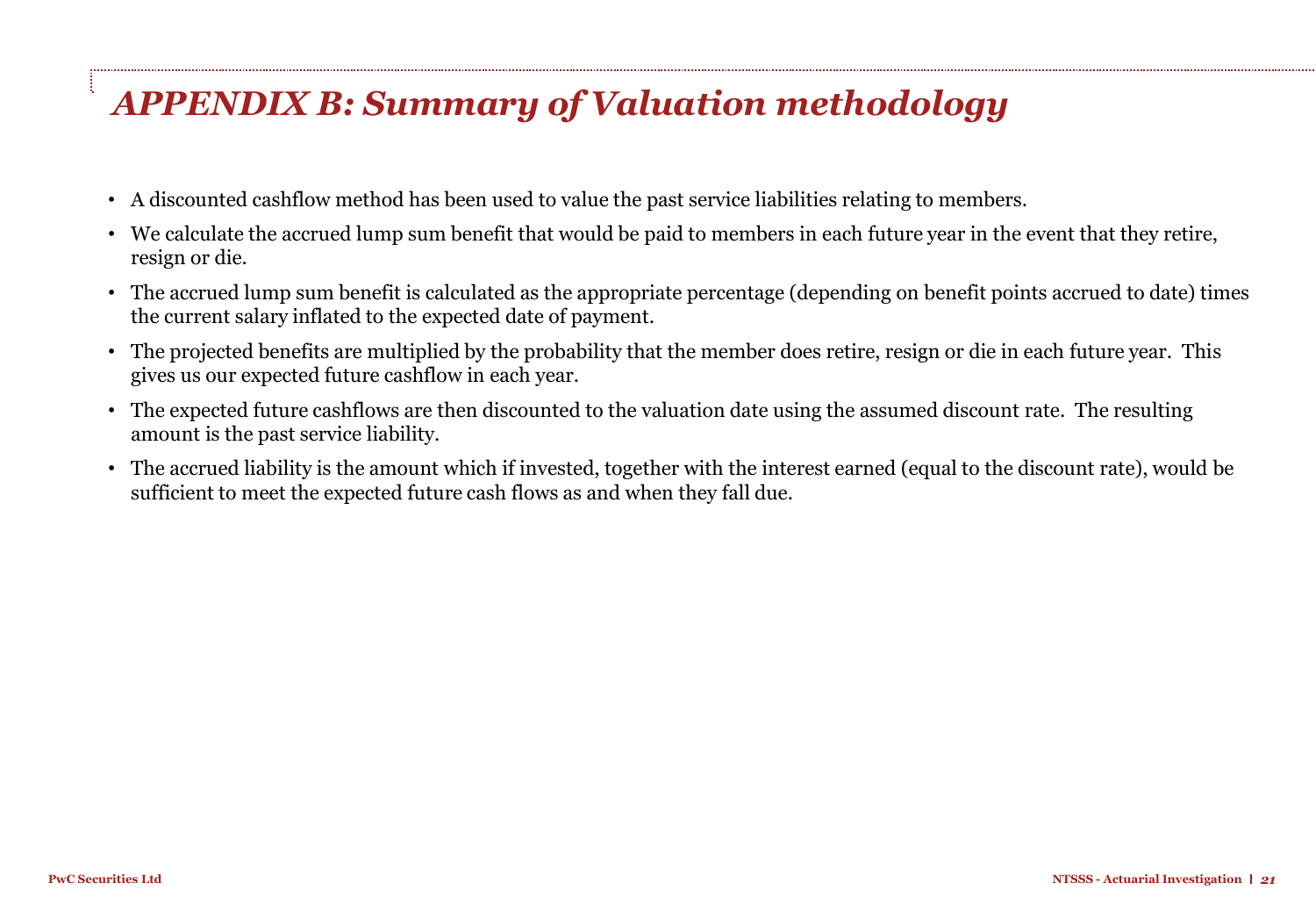## *APPENDIX C: NTSSS Scheme Rules*

The benefits provided by NTSSS are summarised below:

### Membership and member contributions

•Members can retire from their preservation age, which is usually 55 •Members do not contribute.

### Benefits

•The standard benefit is 3% of annual salary + approved allowance on the last day of employment for each year of service since 1 October 1988

•For service after 1 July 1992, NTSSS takes into account the SG minimum benefit. The extent to which the standard benefit is increased depends on any other employerfinanced superannuation benefits, such as NTGPASS and CSS<sup>(1)</sup>.

### Death and Disability Benefit

•There is no insurance benefit payable in the event of death and invalidity. The benefit payable is the same as the standard benefit.

1. Please note, we have not included the Superannuation Guarantee top up in the numbers in the report. The Superannuation Guarantee is explained in detail on the next page, including reasons for not including it.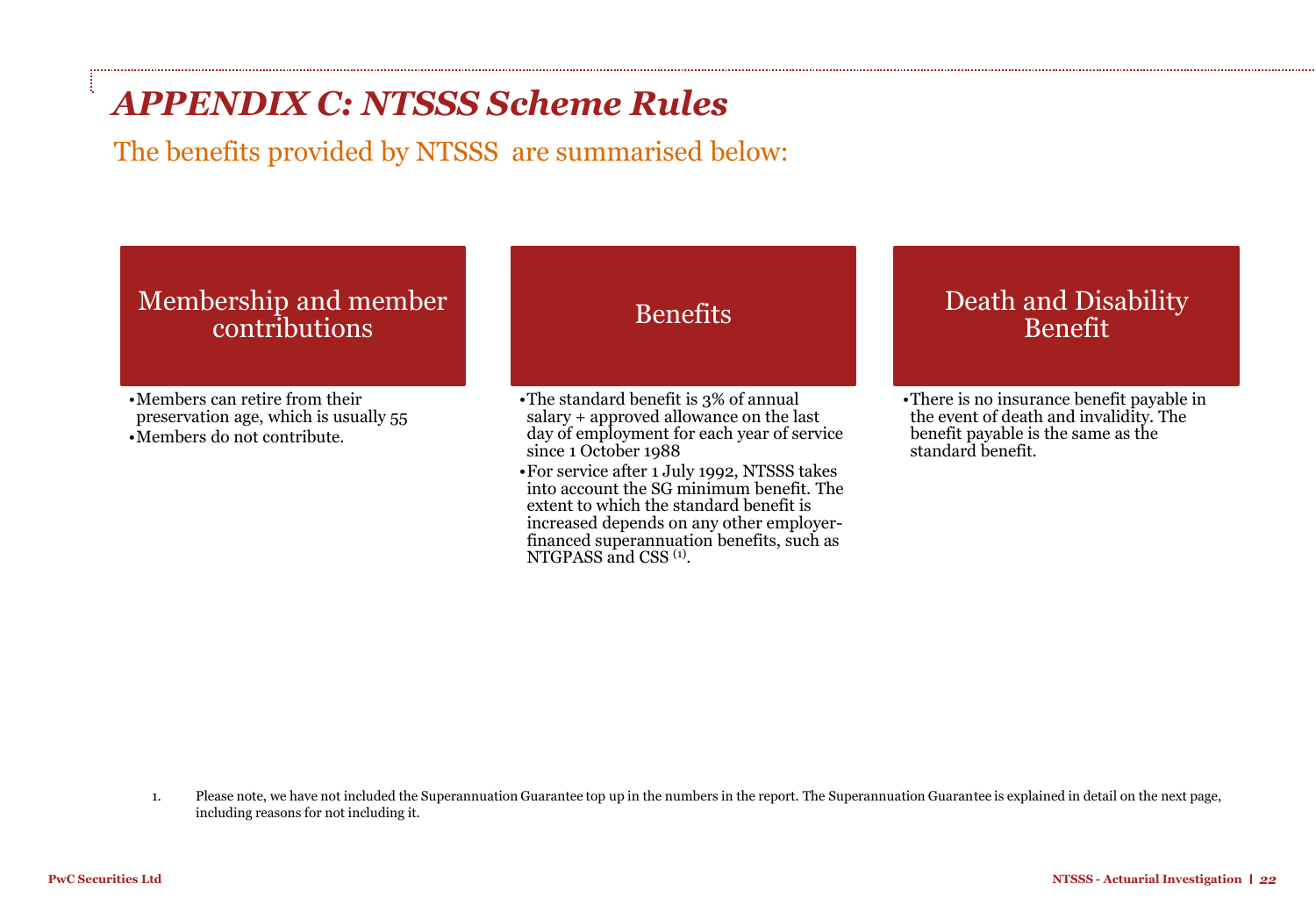## *Superannuation Guarantee*

### The SG minimum benefit requirements are summarised below:

For service after 1 July 1992, the Superannuation Guarantee (Administration) Act required the super benefits paid by Northern Territory are at least equivalent in value to these percentages of salary.

| <b>Dates</b>                | <b>Percentage of Salary</b> |
|-----------------------------|-----------------------------|
| 1 July 1992 to 30 June 1993 | 4%                          |
| 1 July 1993 to 30 June 1995 | 5%                          |
| 1 July 1995 to 30 June 1998 | 6%                          |
| 1 July 1998 to 30 June 2000 | 7%                          |
| 1 July 2000 to 30 June 2002 | 8%                          |
| 1 July 2002 to 30 June 2016 | 9%                          |
| 1 July 2013 to 30 June 2014 | 9.25%                       |
| 1 July 2014 to 30 June 2020 | 9.5%                        |
| 1 July 2021 to 30 June 2022 | 10.0%                       |
| 1 July 2022 to 30 June 2023 | 10.5%                       |
| 1 July 2023 to 30 June 2024 | 11%                         |
| 1 July 2024 to 30 June 2025 | 11.5%                       |
| 30 June 2025 onwards        | 12%                         |

The first 3% of the above contribution requirements are met by the standard benefit payable by NTSSS. The remaining SG contribution requirements are defined in terms of NTSSS final salary and are as follows:

| Date of membership          | <b>Employees aged</b> | <b>Employees aged 55</b> |
|-----------------------------|-----------------------|--------------------------|
|                             | less than 55 years    | years or older           |
|                             | % of Final Salary     | % of Final Salary        |
| 1 July 1992 to 30 June 1995 | 2%                    | 3%                       |
| 1 July 1995 to 30 June 1998 | 3%                    | 3%                       |
| 1 July 1998 to 30 June 2000 | 4%                    | 4%                       |
| 1 July 2000 to 30 June 2002 | 5%                    | 5%                       |
| 1 July 2002 to 30 June 2016 | 6%                    | 6%                       |
| 1 July 2013 to 30 June 2014 | 6.25%                 | 6.25%                    |
| 1 July 2014 to 30 June 2020 | 6.5%                  | 6.5%                     |
| 1 July 2021 to 30 June 2022 | 7%                    | 7%                       |
| 1 July 2022 to 30 June 2023 | 7.5%                  | 7.5%                     |
| 1 July 2023 to 30 June 2024 | 8%                    | 8%                       |
| 1 July 2024 to 30 June 2025 | 8.5%                  | 8.5%                     |
| 30 June 2025 onwards        | 9%                    | 9%                       |

The extent to which the Northern Territory is required to pay the above benefits depends on any other employer financed superannuation schemes (i.e. NTGPASS and CSS) which are used to offset the above requirements, with a "top-up" being payable in the event of the other benefits not meeting the SG minimum requirements. This top up has not been valued for the purpose of this report, mainly due to materiality. This is because:

- **NTGPASS** For members, where the VB is less than the SG minimum requirement at 30 June 2016, the VB increases rapidly such that any additional SG benefit is likely to reduce to zero before these members are expected to leave.
- **CSS** An additional SG payment is only likely if a member chooses to take a lump sum benefit on resignation.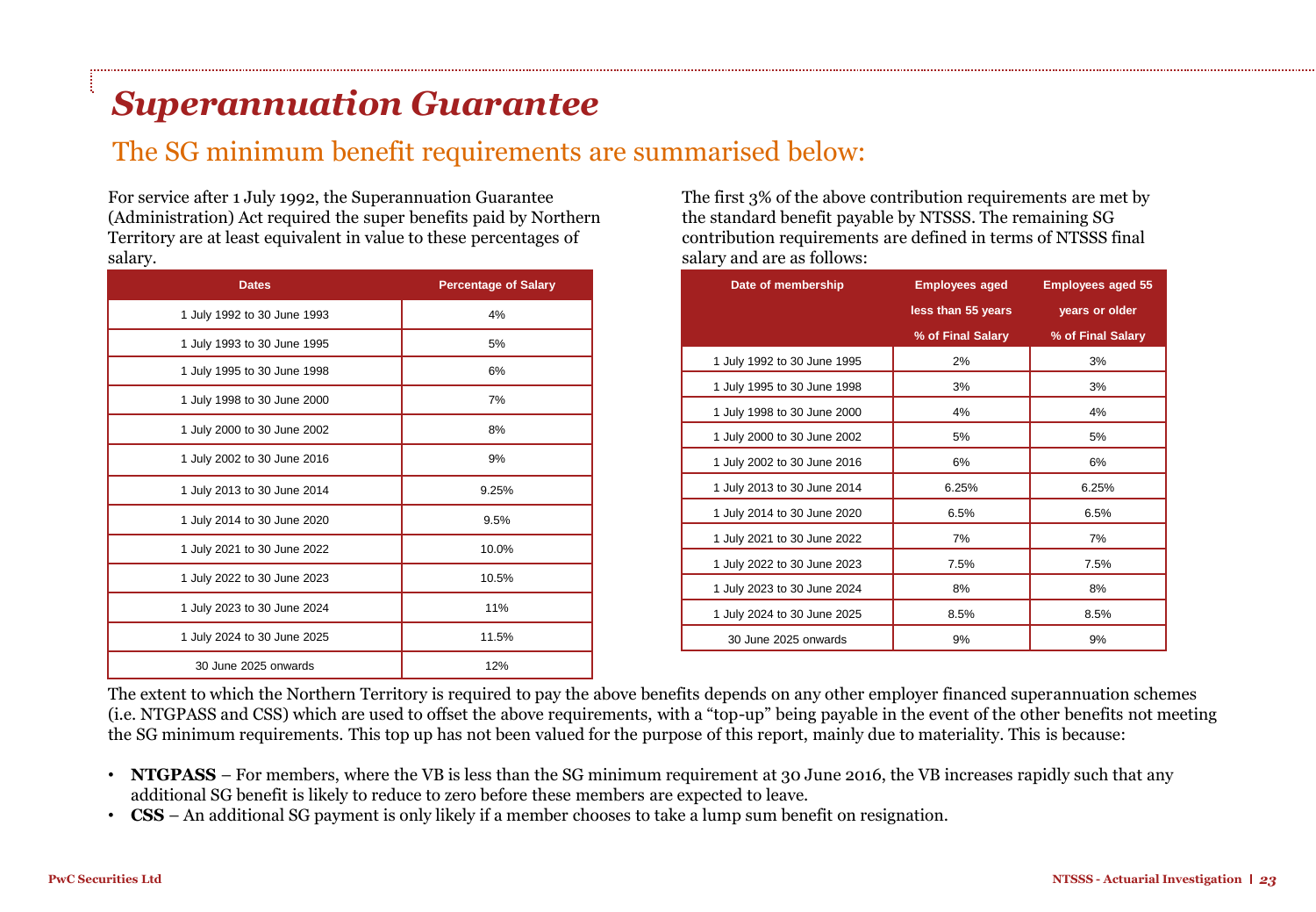## *APPENDIX D: NTSSS – Summary of assumptions*

The 2013 assumptions, along with those used for 2016 are detailed below

### **Rates of retirement (per 100,000 people)**

| Age | 2013<br><b>Assumption</b> | 2016<br><b>Assumption</b> | <b>Change</b> (%) |
|-----|---------------------------|---------------------------|-------------------|
| 55  | 6,000                     | 6,000                     | <b>0%</b>         |
| 56  | 6,000                     | 6,000                     | $0\%$             |
| 57  | 6,000                     | 6,000                     | <b>0%</b>         |
| 58  | 6,000                     | 6,000                     | 0%                |
| 59  | 8,000                     | 8,000                     | $0\%$             |
| 60  | 20,000                    | 20,000                    | 0%                |
| 61  | 15,000                    | 15,000                    | <b>0%</b>         |
| 62  | 12,000                    | 12,000                    | <b>0%</b>         |
| 63  | 15,000                    | 15,000                    | <b>0%</b>         |
| 64  | 20,000                    | 20,000                    | <b>0%</b>         |
| 65  | 22,000                    | 22,000                    | <b>0%</b>         |
| 66  | 22,000                    | 22,000                    | <b>0%</b>         |
| 67  | 22,000                    | 22,000                    | $0\%$             |
| 68  | 22,000                    | 22,000                    | <b>0%</b>         |
| 69  | 22,000                    | 22,000                    | $0\%$             |

 4,000 4,000 0% 35 4,000 4,000 0% 40 4,000 4,000 6% 45 4,000 4,000 6% 4,000 4,000 0% 55 4,000 4,000 6%

**Rates of resignation (per 100,000 people)**

**Assumption Change (%)**

### **MALES - Rates of death (per 100,000 people)**

|         | 2013                                   | 2016<br>Assumption $(1)$ Assumption $(2)$ | <b>Change</b> (%) |
|---------|----------------------------------------|-------------------------------------------|-------------------|
| 20      | 23                                     | 20                                        | $-13%$            |
| 25      | 28                                     | 23                                        | $-19%$            |
| 30      | 35                                     | 30                                        | $-14%$            |
| 35      | 42                                     | 39                                        | $-7%$             |
| 40      | 52                                     | 50                                        | $-3%$             |
| 45      | 69                                     | 70                                        | 1%                |
| 50      | 99                                     | 102                                       | 3%                |
| 55      | 145                                    | 153                                       | 6%                |
| 60      | 227                                    | 226                                       | $-1\%$            |
| $\cdot$ | $1 - 0$ / $\sim$ $0 - 1$ T $\sim$ $-1$ | <b>Arthur Association</b>                 | .                 |

### **FEMALES - Rates of death (per 100,000 people)**

|    | 2013 | 2016<br>Assumption $(1)$ Assumption $(2)$ | Change (%) |
|----|------|-------------------------------------------|------------|
| 20 | 10   | Q                                         | $-3\%$     |
| 25 | 11   | 10                                        | $-10%$     |
| 30 | 14   | 13                                        | $-8%$      |
| 35 | 19   | 19                                        | 0%         |
| 40 | 28   | 29                                        | 3%         |
| 45 | 43   | 44                                        | 2%         |
| 50 | 64   | 65                                        | 2%         |
| 55 | 91   | 94                                        | 3%         |
| 60 | 146  | 142                                       | $-3%$      |

(1) 40% of ALT 2005-07 with improvement to 2013

(2) 40% of ALT 2010-12 with improvement to 2016

### **MALES - Rates of disability (per 100,000 people)**

|        | 2013                                         | 2016<br>Assumption $(i)$ Assumption $(i)$ | Change (%) |
|--------|----------------------------------------------|-------------------------------------------|------------|
| 20     | 41                                           | 36                                        | $-13%$     |
| 25     | 50                                           | 40                                        | $-19%$     |
| 30     | 61                                           | 53                                        | $-14%$     |
| 35     | 74                                           | 68                                        | $-7%$      |
| 40     | 91                                           | 88                                        | $-3%$      |
| 45     | 121                                          | 122                                       | 1%         |
| 50     | 173                                          | 179                                       | 3%         |
| 55     | 253                                          | 267                                       | 6%         |
| 60     | 398                                          | 396                                       | $-1\%$     |
| $\sim$ | $\sim$ $\sim$<br>$\sim$ $\sim$ $\sim$ $\sim$ | $\cdots$                                  |            |

(1) 70% of ALT 2005-07 with improvement to 2013 (2) 70% of ALT 2010-12 with improvement to 2016

**FEMALES - Rates of disability (per 100,000 people)**

|    | 2013 | 2016<br>Assumption $(t)$ Assumption $(t)$ | Change (%) |
|----|------|-------------------------------------------|------------|
| 20 | 17   | 16                                        | $-3\%$     |
| 25 | 18   | 17                                        | $-10\%$    |
| 30 | 24   | 22                                        | $-8%$      |
| 35 | 34   | 34                                        | $0\%$      |
| 40 | 50   | 51                                        | 3%         |
| 45 | 75   | 77                                        | $2\%$      |
| 50 | 111  | 114                                       | 2%         |
| 55 | 160  | 165                                       | 3%         |
| 60 | 255  | 248                                       | $-3%$      |

**Age <sup>2013</sup>**

**Assumption**